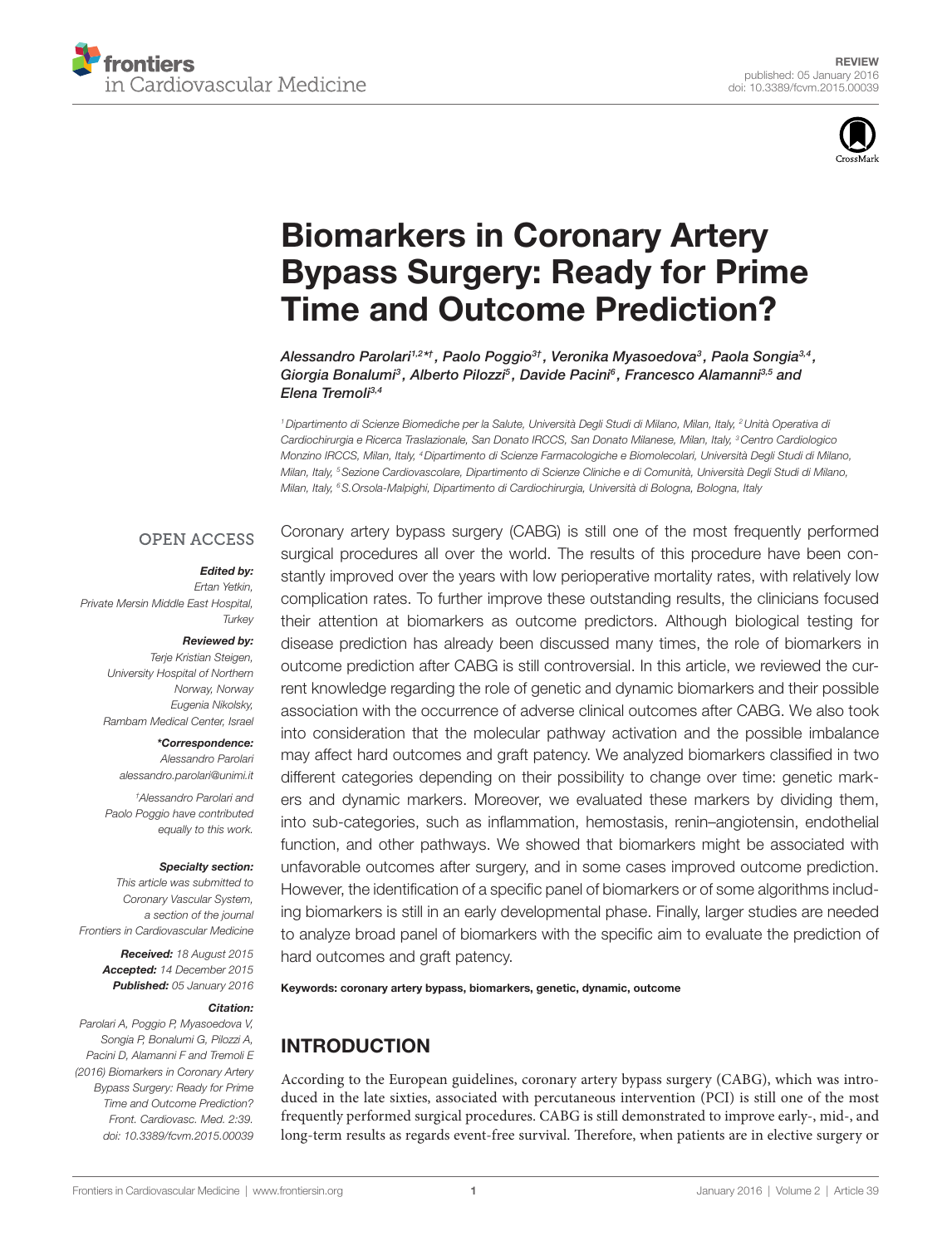the lesion is not treatable by PCI, CABG remains the treatment of choice not only in the case of left main trunk disease, reduced cardiac function or severe coronary disease [\(1,](#page-3-0) [2\)](#page-3-1), but also in the case of diabetes [\(3,](#page-3-2) [4](#page-3-3)) and in the majority of patients affected by three-vessel disease [\(5,](#page-3-4) [6\)](#page-3-5). Even if there have been complex clinical features of patients eligible for CABG, the early results of this procedure have been constantly improved over the years with low perioperative mortality rates, with relatively low complication rates [i.e., myocardial infarction (MI), stroke, and renal failure requiring dialysis [\(7](#page-3-6)–[9\)](#page-3-7)].

However, CABG gives rise to an important and sustained activation of different molecular pathways and cellular components. This leads to a persisting systemic inflammatory response associated with the activation of the hemostatic systems, with the concurrent occurrence of endothelial dysfunction and oxidative stress damage [\(10](#page-3-8), [11\)](#page-3-9).

It is well known that the incidence of adverse cardiovascular events, such as cardiac death, MI, stroke, graft occlusion and need for additional revascularization procedures, albeit relatively low in terms of numbers, can occur in the early days, weeks, and, subsequently, months after surgery [\(12](#page-3-10)[–14](#page-4-0)). This could be explained by the activated molecular mechanisms in the perioperative period and in the early follow-up of CABG [i.e., pathways related to homeostasis and inflammation ([15,](#page-4-1) [16](#page-4-2))]. Moreover, a number of hereditary variables, in association with classic risk factors, might also be responsible for adverse events, suggesting a potential role of some gene polymorphisms.

In this article, we reviewed the current knowledge on molecular mechanisms and the association of biomarkers in the occurrence of adverse clinical outcomes after CABG, with a special emphasis on pathway activation and imbalance that may affect hard outcomes and graft patency.

## BIOMARKERS AND OUTCOME PREDICTION?

Several translational studies have tried to address the question concerning the possible role of biological markers, and their underlying molecular mechanisms, in the prediction of major complications (graft patency included) after CABG.

Biomarkers should be divided into two different categories, depending on their possibility to change over time into (1) genetic markers, stable over time, and (2) dynamic markers, which may change mainly over time, but not only, perioperatively. In the next chapters, we examined the role of different biomarkers following this scheme.

# GENETIC MARKERS

Gene polymorphisms and/or genetic mutations as new markers of morbidity and mortality in patients after CABG have been intensively studied over the past few years [\(17](#page-4-3)). Numerous studies in this field have been based on the identification of single nucleotide polymorphisms (SNPs) in candidate genes regulating inflammatory response [\(18,](#page-4-4) [19\)](#page-4-5), thrombotic pathways [\(20](#page-4-6), [21\)](#page-4-7), oxidative stress [\(11\)](#page-3-9), renin–angiotensin system ([22](#page-4-8), [23](#page-4-9)), cell damage ([24,](#page-4-10) [25\)](#page-4-11), and their association with post-operative results in patients undergoing CABG. The studies published so far and described in Tables S1–S5 in Supplementary Material based on specific pathways, have addressed two main questions: (1) can gene polymorphisms or mutations modulate or affect plasma levels of a dynamic biomarker, both at baseline or after the stimulus resulting from cardiac surgery? (2) can gene polymorphisms or mutations be associated with peri- and long post-operative outcomes?

#### Inflammation

What emerges from currently available studies on inflammation is that gene polymorphisms may play a role in the modulation of some markers, such as IL-6 ([18,](#page-4-4) [19](#page-4-5), [26,](#page-4-12) [27](#page-4-13)), CRP ([26–](#page-4-12)[29](#page-4-14)), and TNF-α ([30\)](#page-4-15) (Table S1 in Supplementary Material). Moreover, they affect the levels of different biomarkers not only preoperative but also intra- and post-operative. In addition, there are other studies with limited sample size that need further evidence, suggesting a possible association between genetic polymorphisms and outcomes, such as the role of IL-6 ([31\)](#page-4-16) and CRP ([31\)](#page-4-16) genes in perioperative MI. Finally, the PEGASUS study, with a relatively large number of CABG patients, assessed the role of different categories of gene polymorphisms in association with the outcomes after CABG [\(20](#page-4-6)). This study showed that SNPs associated with inflammatory molecules [CRP, IL-1α, IL-1β, IL-6, IL-8, IL-10, interleukin 1 receptor antagonist (IL-1RN), and TNFα] did not affect long-term survival after CABG.

#### **Hemostasis**

The same observation seems to be true for some of the hemostasis markers (Table S2 in Supplementary Material). However, we have reliable data regarding two markers: fibrinogen ([23,](#page-4-9) [27](#page-4-13)), which is between inflammation and hemostasis; and beta-thromboglobulin ([21\)](#page-4-7). Interestingly, only one study has addressed the main issue of graft patency after CABG by assessing the presence of factor V Leiden genetic mutations [\(22](#page-4-8)). This study, limited by the small number of patients enrolled (a total of 100 CABGs), has suggested that the mutation Arg<sup>506</sup>Gln tends to be associated with saphenous graft occlusion [5/11 (45%) carriers vs. 18/89 (20%) non-carriers,  $p = 0.06$ ] ([32\)](#page-4-17). Unfortunately, other studies on this subject analyzed only 2-year all causes mortality finding no associations ([33\)](#page-4-18), thus leaving the question on genetic bases of bypass patency open.

#### Renin–Angiotensin

Regarding the renin–angiotensin system, most studies focused their attention on the gene coding for the angiotensin-converting enzyme (ACE; Table S3 in Supplementary Material). A study conducted by Welsby et al. ([23\)](#page-4-9) investigated and showed that ACE insertion/deletion (I/D) polymorphism plays a role in post-operative bleeding. On the contrary, the association of ACE I/D with cardiac mortality or all-cause mortality is controversial [\(22,](#page-4-8) [34](#page-4-19)). The large PEGASUS study showed no association with 5-year all-cause mortality ([20\)](#page-4-6), while a smaller study carried out by Völzke et al. [\(35](#page-4-20)) showed a strong association with both 2-year all-cause and cardiac mortality.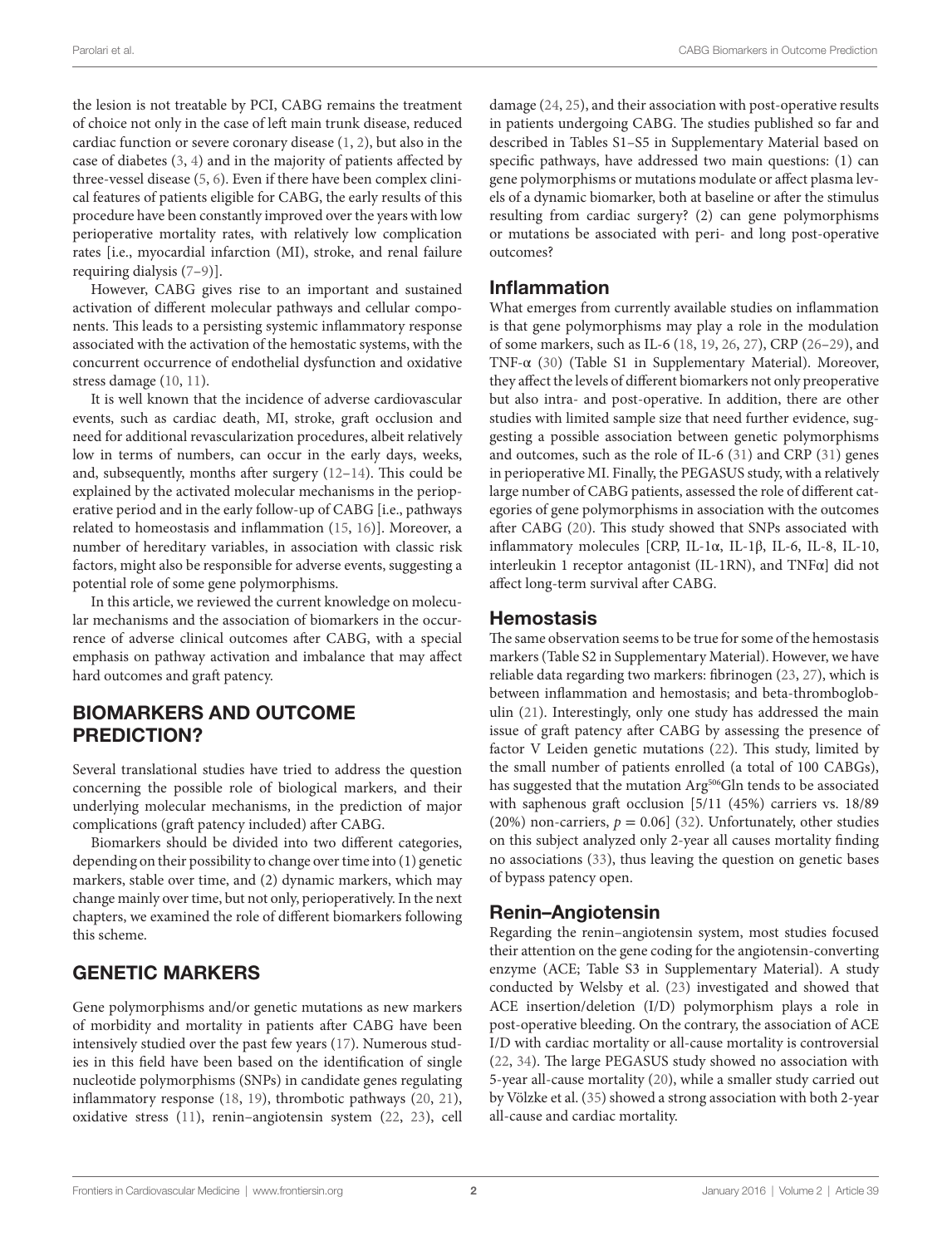# Endothelial Function

There are other studies with limited sample size that need further evidence, suggesting a possible association between genetic polymorphisms and outcomes, such as the role of intercellular adhesion molecule-1 (ICAM-1) and of E-selectin 24 genes in perioperative MI ([31,](#page-4-16) [36](#page-4-21)) (Table S4 in Supplementary Material). On the contrary, the PEGASUS study related to the endothelial function polymorphisms did not find any association between E-selectin, ICAM1, NOS3, PECAM1 VCAM1 SNPs, and 5-year all-cause mortality [\(20,](#page-4-6) [37](#page-4-22)).

#### Other Pathways

Finally, there is also evidence suggesting that the post-operative levels of cell damage biomarker, cardiac Troponin-I, are affected by genetic variations. These occur in the chromosome 9 region p21 locus ([24\)](#page-4-10), suggesting a possible association between genetic profile and the risk of perioperative MI (Table S5 in Supplementary Material). This genetic variation (rs 10116277), which is adjacent or within genes involved in apoptosis, cell senescence, and cell cycle, significantly influences all-cause mortality at 5 years after CABG. This genetic variation has been demonstrated to substantially improve the predictive performance of the EuroSCORE risk algorithm [\(25](#page-4-11)). Moreover, together with two other variants found on the same chromosome region, it may also predict the occurrence of perioperative MI [\(24](#page-4-10)).

However, the studies reported in Tables S1–S5 in Supplementary Material have demonstrated and support the role of some genetic polymorphisms in the determination of plasma levels of some biomarkers. On the other hand, studies aim at demonstrating a possible relation between genetic variants and outcomes, such as mortality, stroke, or MI, failed so far because are seldom adequately powered to their scope. Thus, as regards current knowledge, there is not enough data to support or exclude such associations.

# DYNAMIC MARKERS

The behavior of what we call "dynamic" markers has been frequently assessed in the previous years in relation with perioperative outcomes. It is much easier to identify a marker represented by a continuous variable (e.g., CRP) as a potential independent predictor of a perioperative outcome itself compared to a categorical one (e.g., the presence of a genetic polymorphism). This is especially true in the case of low incidence rates. In the case of hard outcomes after CABG, the sample size to achieve a statistically significance may be excessively large. Moreover, since a number that can change over time represents dynamic markers, the correct timing for the assessment of the marker needs to be taken into consideration. In other words, not only the preoperative levels of the biomarker can be predictive of outcome but also the changes occurring perioperatively. The biomarkers much more frequently assessed in relation to outcome prediction belong mainly to inflammatory and hemostatic pathways.

## Inflammation

Inflammatory biomarkers have been frequently studied to assess their effect on early and long-term mortality, whereas hemostatic ones have been evaluated for their possible role in the occurrence of post-operative graft occlusion. As regards inflammatory pathways, several studies have shown that even non-specific inflammatory markers such as preoperative leukocyte count and CRP can predict in-hospital [\(38](#page-4-23)[–41](#page-4-24)), mid- and long-term mortality after CABG ([39,](#page-4-25) [42\)](#page-4-26). Moreover, some small studies suggest that, besides mortality, increasing baseline CRP levels can also be an independent predictor both of early [\(43](#page-4-27)) and of late [\(44](#page-4-28)) major post-operative complications and that CRP levels may also play a role in early graft occlusion ([45\)](#page-4-29). In addition, IL-6 has been shown to predict the occurrence of early post-operative complications after surgery [\(19,](#page-4-5) [45](#page-4-29), [46](#page-4-30)), such as early graft failure [\(45](#page-4-29)). Unfortunately, no information is currently available on the potential predictive power of the perioperative levels of both markers, and this could be of major interest as it is well known that they are both substantially unaffected by the use or the avoidance of the roller pump [\(47](#page-4-31), [48](#page-5-0)). In this specific context, this feature could be important as these markers, in a near future, could become more reliable outcome predictors for CABG, whatever the technique chosen by the surgeon.

## **Hemostatis**

Concerning hemostasis, several different biomarkers have been assessed to predict perioperative bleeding and subsequent transfusion needs. Among them, preoperative fibrinogen ([49,](#page-5-1) [50](#page-5-2)) and platelet aggregation impairment [\(51](#page-5-3)) have been associated with increased perioperative bleeding and transfusion risk. Interestingly, preoperative fibrinogen levels have a more predictive significance in women compared to men. It is known that women are at high risk for the need of perioperative blood transfusions [\(52\)](#page-5-4) and previous interesting findings suggest that some degree of gender difference exists which may need further investigation [\(49\)](#page-5-1). Other studies have also demonstrated that there might be a potential role for the changes of hemostatic biomarkers that occur perioperatively, thereby showing, once again, that perioperative levels of fibrinogen (up to 24 h after surgery) may affect bleeding.

Another important molecule involved in the hemostatic pathway is antithrombin III, a small protein that inactivates several enzymes of the coagulation system.

The levels of antithrombin III when measured upon Intensive Care Unit (ICU) arrival are predictive of several perioperative complications such as revision for bleeding, prolonged ICU and hospital stay, prolonged ventilation, neurological and thrombotic complications, blood transfusions ([53,](#page-5-5) [54](#page-5-6)).

In our opinion, both fibrinogen and antithrombin levels are strictly associated with the consumption of the coagulation factors that occurs during surgery. As far as we know, the complexity of surgery and perfusion time changes this consumption, making it difficult to clarify the primary role of these two biomarkers. In other words, we consider it quite impossible to clarify the old concept of "who came first: the chicken or the egg?," i.e., whether the *primum movens* is due to the decrease in levels of antithrombin itself or to the features and complexity of surgery that cause a decrease in antithrombin. Finally, some studies have also addressed the role of hemostatic perturbations and graft occlusion. These studies suggest that preoperative levels of thrombin generation markers (prothrombin fragment  $1 + 2$ ) [\(55](#page-5-7)) as well as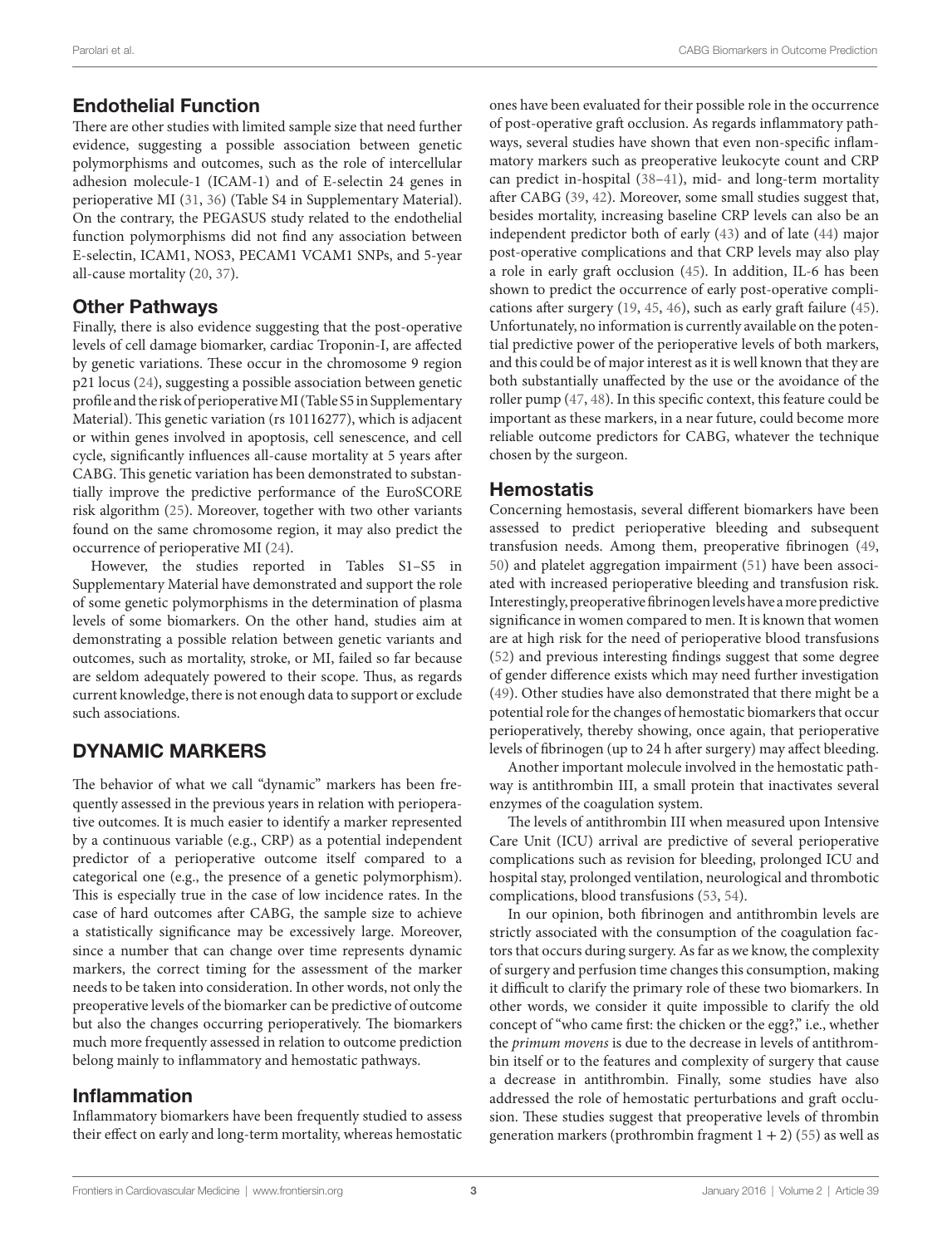fibrinolysis markers (tissue polypeptide antigen – tPA and antihemophilic factor VIII) [\(56](#page-5-8)) might be associated with reduced early graft patency. In addition, post-operative analysis (between 1 and 7 post-operative days) revealed the association between graft occlusion and increased activity of fibrinolytic marker PAI-1 ([57,](#page-5-9) [58](#page-5-10)), increased levels of the thrombin generation marker (thrombin–antithrombin complexes) [\(56](#page-5-8)) and fibrinogen [\(56](#page-5-8)).

However, all these data should be taken with extreme caution as most of the studies were performed on a limited number of patients. The limited number of patients enrolled could be explained by their reluctance to undergo repeated coronary angiography after surgery, as most of these studies were performed before coronary computed tomography (CT) became available.

In the coming years, we expect that more studies will address the problem of graft patency after CABG, as coronary CT scan may favor patency assessment, thereby avoiding all the problems related to coronary angiography. In line with this latter statement, there is a novel study that was recently published from a subanalysis of the radial patency study at 5-year follow-up [\(59\)](#page-5-11). In this nested case–control sub-study, 87 patients were reassessed via coronary angiography or coronary CT scan at an average follow-up time of  $8 \pm 1.1$  years after surgery. Twenty-six patients had an occluded radial or saphenous vein graft, whereas 61 did not. The analysis of fibrinogen levels showed that elevated levels of this molecule are associated with graft occlusion ([59\)](#page-5-11). However, the strength of this finding is sensibly weakened by the fact that blood collection was only done at the time of coronary angiography or CT scan, thus limiting the potential predictive role of fibrinogen itself.

All these data demonstrate that current knowledge about the role of biomarkers is still limited to the prognostic ability of some inflammation markers, mainly represented by CRP and to a lesser extent by IL-6. In conclusion, hemostatic markers have a definite role in perioperative bleeding and a much less definite role in hard outcomes and in graft patency.

## **REFERENCES**

- <span id="page-3-0"></span>1. Wijns W, Kolh P, Danchin N, Di Mario C, Falk V, Folliguet T, et al. Guidelines on myocardial revascularization. *Eur Heart J* (2010) **31**:2501–55. doi[:10.1093/](http://dx.doi.org/10.1093/eurheartj/ehq277) [eurheartj/ehq277](http://dx.doi.org/10.1093/eurheartj/ehq277)
- <span id="page-3-1"></span>2. Hillis LD, Smith PK, Anderson JL, Bittl JA, Bridges CR, Byrne JG, et al. 2011 ACCF/AHA guideline for coronary artery bypass graft surgery: a report of the American college of cardiology foundation/american heart association task force on practice guidelines. *Circulation* (2011) **124**:e652–735. doi[:10.1161/](http://dx.doi.org/10.1161/CIR.0b013e31823c074e) [CIR.0b013e31823c074e](http://dx.doi.org/10.1161/CIR.0b013e31823c074e)
- <span id="page-3-2"></span>3. Kamalesh M, Sharp TG, Tang XC, Shunk K, Ward HB, Walsh J, et al. Percutaneous coronary intervention versus coronary bypass surgery in United States veterans with diabetes. *J Am Coll Cardiol* (2013) **61**:808–16. doi:[10.1016/j.jacc.2012.11.044](http://dx.doi.org/10.1016/j.jacc.2012.11.044)
- <span id="page-3-3"></span>4. Farkouh ME, Domanski M, Sleeper LA, Siami FS, Dangas G, Mack M, et al. Strategies for multivessel revascularization in patients with diabetes. *N Engl J Med* (2012) **367**:2375–84. doi:[10.1056/NEJMoa1211585](http://dx.doi.org/10.1056/NEJMoa1211585)
- <span id="page-3-4"></span>5. Weintraub WS, Grau-Sepulveda MV, Weiss JM, O'Brien SM, Peterson ED, Kolm P, et al. Comparative effectiveness of revascularization strategies. *N Engl J Med* (2012) **366**:1467–76. doi:[10.1056/NEJMoa1110717](http://dx.doi.org/10.1056/NEJMoa1110717)
- <span id="page-3-5"></span>6. Mohr FW, Morice MC, Kappetein AP, Feldman TE, Ståhle E, Colombo A, et al. Coronary artery bypass graft surgery versus percutaneous coronary

# **CONCLUSION**

Current available data suggest that both genetic and dynamic markers may have a substantial correlation with outcomes. At present, it is too early to draw conclusions about the role of biomarkers on graft patency over time, but in the near future new technologies will be of great help.

What we know is that after coronary bypass surgery, there is a marked and protracted activation of several molecular pathways indicating increased inflammatory status, hemostasis activation, as well as increased oxidative stress and unfavorable endothelial milieu. This review has shown that biomarkers are associated with unfavorable outcomes after surgery. We hope that more clinicians and researchers will focus their attention to discover if these associations can be of help in the prediction of outcomes. Moreover, changes in dynamic markers that occur at a perioperative phase may, in some cases, have a strong correlation with post-operatory outcome. However, a panel of biomarkers should be identified in order to help the clinician in the assessment of early and late risk of negative outcomes after the intervention. In addition, studies should be carried out on the link between these markers and the identification of the underlying molecular mechanisms, which can become the objective for targeted therapies. In our opinion, translational cardiovascular research needs to fill the gap between molecular mechanisms and a mere biomarker evaluation.

# FUNDING

This work was supported by the Fondazione Gigi e Pupa Ferrari ONLUS (to Centro Cardiologico Monzino) and the Fondazione Umberto Veronesi (FUV2014 and FUV2015 to PP).

## SUPPLEMENTARY MATERIAL

The Supplementary Material for this article can be found online at [http://journal.frontiersin.org/article/10.3389/fcvm.2015.00039.](http://journal.frontiersin.org/article/10.3389/fcvm.2015.00039)

intervention in patients with three-vessel disease and left main coronary disease: 5-year follow-up of the randomised, clinical SYNTAX trial. *Lancet* (2013) **381**:629–38. doi[:10.1016/S0140-6736\(13\)60141-5](http://dx.doi.org/10.1016/S0140-6736(13)60141-5)

- <span id="page-3-6"></span>7. ElBardissi AW, Aranki SF, Sheng S, O'Brien SM, Greenberg CC, Gammie JS. Trends in isolated coronary artery bypass grafting: an analysis of the society of thoracic surgeons adult cardiac surgery database. *J Thorac Cardiovasc Surg* (2012) **143**:273–81. doi[:10.1016/j.jtcvs.2011.10.029](http://dx.doi.org/10.1016/j.jtcvs.2011.10.029)
- 8. Yanagawa B, Algarni KD, Yau TM, Rao V, Brister SJ. Improving results for coronary artery bypass graft surgery in the elderly. *Eur J Cardiothorac Surg* (2012) **42**:507–12. doi[:10.1093/ejcts/ezr300](http://dx.doi.org/10.1093/ejcts/ezr300)
- <span id="page-3-7"></span>9. Maganti M, Brister SJ, Yau TM, Collins S, Badiwala M, Rao V. Changing trends in emergency coronary bypass surgery. *J Thorac Cardiovasc Surg* (2011) **142**:816–22. doi:[10.1016/j.jtcvs.2011.01.021](http://dx.doi.org/10.1016/j.jtcvs.2011.01.021)
- <span id="page-3-8"></span>10. Edmunds LH Jr. Inflammatory response to cardiopulmonary bypass. *Ann Thorac Surg* (1998) **66**:S12–6. doi:[10.1016/S0003-4975\(98\)00967-9](http://dx.doi.org/10.1016/S0003-4975(98)00967-9)
- <span id="page-3-9"></span>11. Biglioli P, Cannata A, Alamanni F, Naliato M, Porqueddu M, Zanobini M, et al. Biological effects of off-pump vs. on-pump coronary artery surgery: focus on inflammation, hemostasis and oxidative stress. *Eur J Cardiothorac Surg* (2003) **24**:260–9. doi[:10.1016/S1010-7940\(03\)00295-1](http://dx.doi.org/10.1016/S1010-7940(03)00295-1)
- <span id="page-3-10"></span>12. Tarakji KG, Sabik JF III, Bhudia SK, Batizy LH, Blackstone EH. Temporal onset, risk factors, and outcomes associated with stroke after coronary artery bypass grafting. *JAMA* (2011) **305**:381–90. doi[:10.1001/jama.2011.37](http://dx.doi.org/10.1001/jama.2011.37)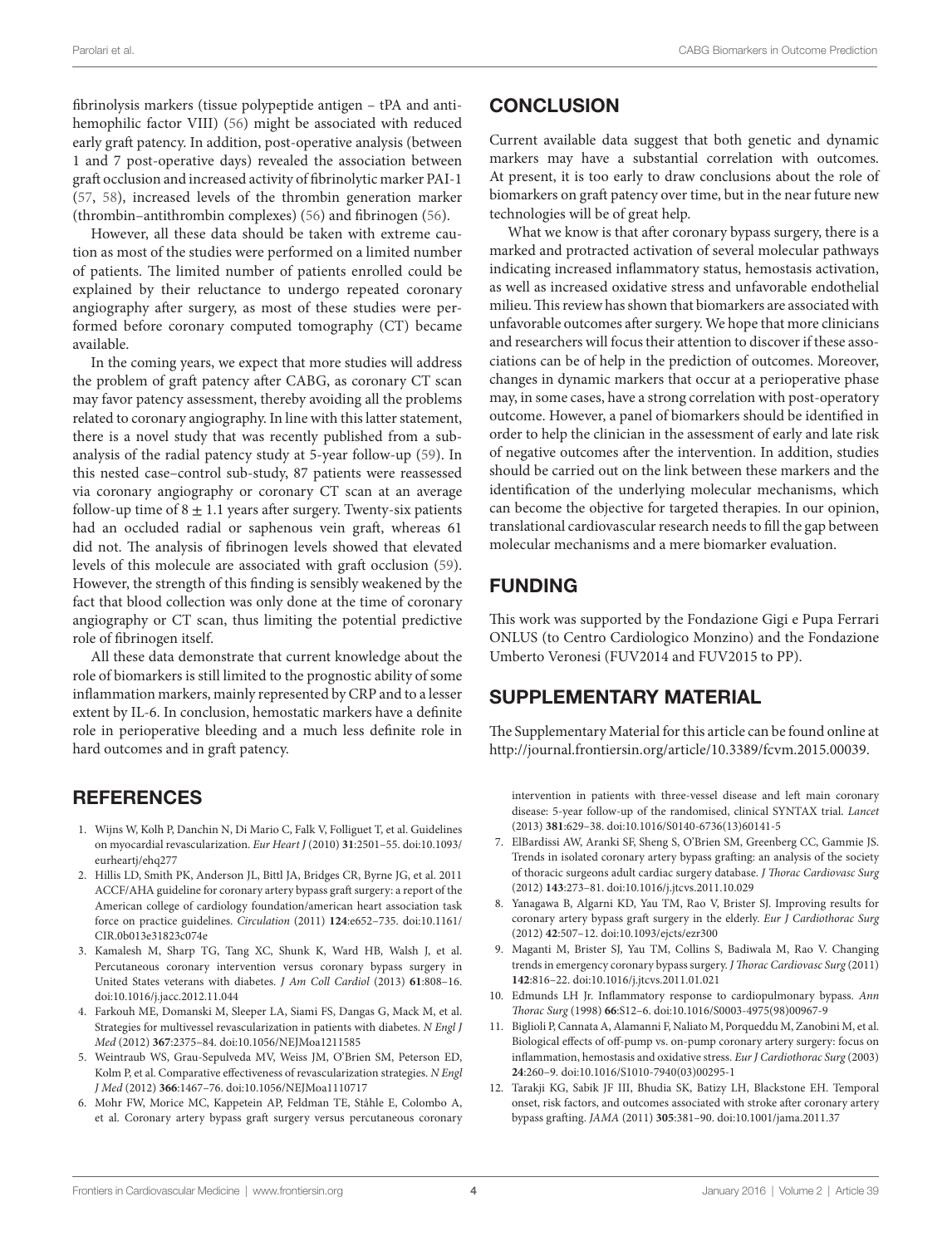- 13. Sanchez R, Haft JI. Temporal relationship of complications after coronary artery bypass graft surgery: scheduling for safe discharge. *Am Heart J* (1994) **127**:282–6. doi[:10.1016/0002-8703\(94\)90114-7](http://dx.doi.org/10.1016/0002-8703(94)90114-7)
- <span id="page-4-0"></span>14. Motwani JG, Topol EJ. Aortocoronary saphenous vein graft disease: pathogenesis, predisposition, and prevention. *Circulation* (1998) **97**:916–31. doi:10.1161/01 CIR 97.9.916
- <span id="page-4-1"></span>15. Parolari A, Colli S, Mussoni L, Eligini S, Naliato M, Wang X, et al. Coagulation and fibrinolytic markers in a two-month follow-up of coronary bypass surgery. *J Thorac Cardiovasc Surg* (2003) **125**:336–43. doi[:10.1067/mtc.2003.2](http://dx.doi.org/10.1067/mtc.2003.2)
- <span id="page-4-2"></span>16. Parolari A, Mussoni L, Frigerio M, Naliato M, Alamanni F, Galanti A, et al. Increased prothrombotic state lasting as long as one month after on-pump and off-pump coronary surgery. *J Thorac Cardiovasc Surg* (2005) **130**:303–8. doi:[10.1016/j.jtcvs.2004.11.002](http://dx.doi.org/10.1016/j.jtcvs.2004.11.002)
- <span id="page-4-3"></span>17. Wang M, Zhang W, Zhou Y, Zhou X. Association between serum angiotensin-converting enzyme 2 levels and postoperative myocardial infarction following coronary artery bypass grafting. *Exp Ther Med* (2014) **7**:1721–7. doi:[10.3892/etm.2014.1640](http://dx.doi.org/10.3892/etm.2014.1640)
- <span id="page-4-4"></span>18. Burzotta F, Iacoviello L, Di Castelnuovo A, Glieca F, Luciani N, Zamparelli R, et al. Relation of the -174 G/C polymorphism of interleukin-6 to interleukin-6 plasma levels and to length of hospitalization after surgical coronary revascularization. *Am J Cardiol* (2001) **88**:1125–8. doi[:10.1016/](http://dx.doi.org/10.1016/S0002-9149(01)02046-X) [S0002-9149\(01\)02046-X](http://dx.doi.org/10.1016/S0002-9149(01)02046-X)
- <span id="page-4-5"></span>19. Sanders J, Hawe E, Brull DJ, Hubbart C, Lowe GD, Rumley A, et al. Higher IL-6 levels but not IL6 -174G>C or -572G>C genotype are associated with postoperative complication following coronary artery bypass graft (CABG) surgery. *Atherosclerosis* (2009) **204**:196–201. doi[:10.1016/j.atherosclerosis.2008.08.032](http://dx.doi.org/10.1016/j.atherosclerosis.2008.08.032)
- <span id="page-4-6"></span>20. Lobato RL, White WD, Mathew JP, Newman MF, Smith PK, McCants CB, et al. Thrombomodulin gene variants are associated with increased mortality after coronary artery bypass surgery in replicated analyses. *Circulation* (2011) **124**:S143–8. doi:[10.1161/CIRCULATIONAHA.110.008334](http://dx.doi.org/10.1161/CIRCULATIONAHA.110.008334)
- <span id="page-4-7"></span>21. Stępień E, Krawczyk S, Kapelak B, Sobczyński R, Stoliński J, Wypasek E, et al. Effect of the E-selectin gene polymorphism (S149R) on platelet activation and adverse events after coronary artery surgery. *Arch Med Res* (2011) **42**:375–81. doi:[10.1016/j.arcmed.2011.07.007](http://dx.doi.org/10.1016/j.arcmed.2011.07.007)
- <span id="page-4-8"></span>22. Emiroglu O, Durdu S, Egin Y, Akar AR, Alakoc YD, Zaim C, et al. Thrombotic gene polymorphisms and postoperative outcome after coronary artery bypass graft surgery. *J Cardiothorac Surg* (2011) **6**:120. doi[:10.1186/1749-8090-6-120](http://dx.doi.org/10.1186/1749-8090-6-120)
- <span id="page-4-9"></span>23. Welsby IJ, Podgoreanu MV, Phillips-Bute B, Mathew JP, Smith PK, Newman MF, et al. Genetic factors contribute to bleeding after cardiac surgery. *J Thromb Haemost* (2005) **3**:1206–12. doi[:10.1111/j.1538-7836.2005.01337.x](http://dx.doi.org/10.1111/j.1538-7836.2005.01337.x)
- <span id="page-4-10"></span>24. Liu KY, Muehlschlegel JD, Perry TE, Fox AA, Collard CD, Body SC, et al. Common genetic variants on chromosome 9p21 predict perioperative myocardial injury after coronary artery bypass graft surgery. *J Thorac Cardiovasc Surg* (2010) **139**:483–8. doi:[10.1016/j.jtcvs.2009.06.032](http://dx.doi.org/10.1016/j.jtcvs.2009.06.032)
- <span id="page-4-11"></span>25. Muehlschlegel JD, Liu KY, Perry TE, Fox AA, Collard CD, Shernan SK, et al. Chromosome 9p21 variant predicts mortality after coronary artery bypass graft surgery. *Circulation* (2010) **122**:S60–5. doi[:10.1161/](http://dx.doi.org/10.1161/CIRCULATIONAHA.109.924233) [CIRCULATIONAHA.109.924233](http://dx.doi.org/10.1161/CIRCULATIONAHA.109.924233)
- <span id="page-4-12"></span>26. Wypasek E, Undas A, Sniezek-Maciejewska M, Kapelak B, Plicner D, Stepien E, et al. The increased plasma C-reactive protein and interleukin-6 levels in patients undergoing coronary artery bypass grafting surgery are associated with the interleukin-6-174G > C gene polymorphism. *Ann Clin Biochem* (2010) **47**:343–9. doi:[10.1258/acb.2010.090305](http://dx.doi.org/10.1258/acb.2010.090305)
- <span id="page-4-13"></span>27. Wypasek E, Stepien E, Kot M, Plicner D, Kapelak B, Sadowski J, et al. Fibrinogen beta-chain -C148T polymorphism is associated with increased fibrinogen, C-reactive protein, and interleukin-6 in patients undergoing coronary artery bypass grafting. *Inflammation* (2012) **35**:429–35. doi[:10.1007/](http://dx.doi.org/10.1007/s10753-011-9332-6) [s10753-011-9332-6](http://dx.doi.org/10.1007/s10753-011-9332-6)
- 28. Perry TE, Muehlschlegel JD, Liu KY, Fox AA, Collard CD, Body SC, et al. C-reactive protein gene variants are associated with postoperative C-reactive protein levels after coronary artery bypass surgery. *BMC Med Genet* (2009) **10**:38. doi:[10.1186/1471-2350-10-38](http://dx.doi.org/10.1186/1471-2350-10-38)
- <span id="page-4-14"></span>29. Brull DJ, Serrano N, Zito F, Jones L, Montgomery HE, Rumley A, et al. Human CRP gene polymorphism influences CRP levels: implications for the prediction and pathogenesis of coronary heart disease. *Arterioscler Thromb Vasc Biol* (2003) **23**:2063–9. doi:[10.1161/01.ATV.0000084640.21712.9C](http://dx.doi.org/10.1161/01.ATV.0000084640.21712.9C)
- <span id="page-4-15"></span>30. Boehm J, Hauner K, Grammer J, Dietrich W, Wagenpfeil S, Braun S, et al. Tumor necrosis factor-alpha -863 C/A promoter polymorphism affects the

<span id="page-4-16"></span>inflammatory response after cardiac surgery. *Eur J Cardiothorac Surg* (2011) **40**:e50–4. doi[:10.1016/j.ejcts.2011.01.084](http://dx.doi.org/10.1016/j.ejcts.2011.01.084)

- 31. Podgoreanu MV, White WD, Morris RW, Mathew JP, Stafford-Smith M, Welsby IJ, et al. Inflammatory gene polymorphisms and risk of postoperative myocardial infarction after cardiac surgery. *Circulation* (2006) **114**:I275–81. doi:[10.1161/CIRCULATIONAHA.105.001032](http://dx.doi.org/10.1161/CIRCULATIONAHA.105.001032)
- <span id="page-4-17"></span>32. Moor E, Silveira A, van't Hooft F, Tornvall P, Blombäck M, Wiman B, et al. Coagulation factor V (Arg506 ->Gln) mutation and early saphenous vein graft occlusion after coronary artery bypass grafting. *Thromb Haemost* (1998) **80**:220–4.
- <span id="page-4-18"></span>33. Völzke H, Kleine V, Robinson DM, Grimm R, Hertwig S, Schwahn C, et al. Renin-angiotensin system and haemostasis gene polymorphisms and outcome after coronary artery bypass graft surgery. *Int J Cardiol* (2005) **98**:133–9. doi:[10.1016/j.ijcard.2004.03.058](http://dx.doi.org/10.1016/j.ijcard.2004.03.058)
- <span id="page-4-19"></span>34. Dayi SU, Tartan Z, Terzi S, Kasikcioglu H, Uyarel H, Orhan G, et al. Influence of angiotensin converting enzyme insertion/deletion polymorphism on longterm total graft occlusion after coronary artery bypass surgery. *Heart Surg Forum* (2005) **8**:E373–7. doi:[10.1532/HSF98.20051113](http://dx.doi.org/10.1532/HSF98.20051113)
- <span id="page-4-20"></span>35. Völzke H, Engel J, Kleine V, Schwahn C, Dahm JB, Eckel L, et al. Angiotensin I-converting enzyme insertion/deletion polymorphism and cardiac mortality and morbidity after coronary artery bypass graft surgery. *Chest* (2002) **122**:31–6. doi:[10.1378/chest.122.1.31](http://dx.doi.org/10.1378/chest.122.1.31)
- <span id="page-4-21"></span>36. Liakopoulos OJ, Dörge H, Popov AF, Schmitto JD, Cattaruzza M, Schoendube FA. Influence of eNOS gene polymorphisms (894G/T; -786C/T) on postoperative hemodynamics after cardiac surgery. *Thorac Cardiovasc Surg* (2006) **54**:233–8. doi[:10.1055/s-2005-873012](http://dx.doi.org/10.1055/s-2005-873012)
- <span id="page-4-22"></span>37. Ragia G, Nikolaidis E, Tavridou A, Arvanitidis KI, Kanoni S, Dedoussis GV, et al. Endothelial nitric oxide synthase gene polymorphisms -786T > C and 894G > T in coronary artery bypass graft surgery patients. *Hum Genomics* (2010) **4**:375–83. doi:[10.1186/1479-7364-4-6-375](http://dx.doi.org/10.1186/1479-7364-4-6-375)
- <span id="page-4-23"></span>38. Bagger JP, Zindrou D, Taylor KM. Leukocyte count: a risk factor for coronary artery bypass graft mortality. *Am J Med* (2003) **115**:660–3. doi[:10.1016/](http://dx.doi.org/10.1016/S0002-9343(03)00438-8) [S0002-9343\(03\)00438-8](http://dx.doi.org/10.1016/S0002-9343(03)00438-8)
- <span id="page-4-25"></span>39. van Straten AH, Soliman Hamad MA, van Zundert AJ, Martens EJ, Schönberger JP, de Wolf AM. Preoperative C-reactive protein levels to predict early and late mortalities after coronary artery bypass surgery: eight years of follow-up. *J Thorac Cardiovasc Surg* (2009) **138**:954–8. doi:[10.1016/j.jtcvs.2009.03.050](http://dx.doi.org/10.1016/j.jtcvs.2009.03.050)
- 40. Biancari F, Lahtinen J, Lepojärvi S, Rainio P, Salmela E, Pokela R, et al. Preoperative C-reactive protein and outcome after coronary artery bypass surgery. *Ann Thorac Surg* (2003) **76**:2007–12. doi[:10.1016/S0003-4975\(03\)01067-1](http://dx.doi.org/10.1016/S0003-4975(03)01067-1)
- <span id="page-4-24"></span>41. Cappabianca G, Paparella D, Visicchio G, Capone G, Lionetti G, Numis F, et al. Preoperative C-reactive protein predicts mid-term outcome after cardiac surgery. *Ann Thorac Surg* (2006) **82**:2170–8. doi[:10.1016/j.](http://dx.doi.org/10.1016/j.athoracsur.2006.06.039) [athoracsur.2006.06.039](http://dx.doi.org/10.1016/j.athoracsur.2006.06.039)
- <span id="page-4-26"></span>42. Perry TE, Muehlschlegel JD, Liu KY, Fox AA, Collard CD, Body SC, et al. Preoperative C-reactive protein predicts long-term mortality and hospital length of stay after primary, nonemergent coronary artery bypass grafting. *Anesthesiology* (2010) **112**:607–13. doi:[10.1097/ALN.0b013e3181cea3b5](http://dx.doi.org/10.1097/ALN.0b013e3181cea3b5)
- <span id="page-4-27"></span>43. Kim DH, Shim JK, Hong SW, Cho KR, Kang SY, Kwak YL. Predictive value of C-reactive protein for major postoperative complications following off-pump coronary artery bypass surgery: prospective and observational trial. *Circ J* (2009) **73**:872–7. doi:[10.1253/circj.CJ-08-1010](http://dx.doi.org/10.1253/circj.CJ-08-1010)
- <span id="page-4-28"></span>44. van der Harst P, Voors AA, Volbeda M, Buikema H, van Veldhuisen DJ, van Gilst WH. Usefulness of preoperative C-reactive protein and soluble intercellular adhesion molecule-1 level for predicting future cardiovascular events after coronary artery bypass grafting. *Am J Cardiol* (2006) **97**:1697–701. doi:[10.1016/j.amjcard.2006.01.030](http://dx.doi.org/10.1016/j.amjcard.2006.01.030)
- <span id="page-4-29"></span>45. Hedman A, Larsson PT, Alam M, Wallen NH, Nordlander R, Samad BA. CRP, IL-6 and endothelin-1 levels in patients undergoing coronary artery bypass grafting. Do preoperative inflammatory parameters predict early graft occlusion and late cardiovascular events? *Int J Cardiol* (2007) **120**:108–14. doi:[10.1016/j.ijcard.2006.09.004](http://dx.doi.org/10.1016/j.ijcard.2006.09.004)
- <span id="page-4-30"></span>46. S C, Mahadevan C, Thomas N, Vasantaha Kumar KC, Shivanand NV, Yeragani VK. Do baseline IL-6 levels predict post-operative morbidity after surgery (CABG) in cardiac patients? *J Card Surg* (2006) **21**:521–2. doi:[10.1111/j.1540-8191.2006.00289.x](http://dx.doi.org/10.1111/j.1540-8191.2006.00289.x)
- <span id="page-4-31"></span>47. Parolari A, Camera M, Alamanni F, Naliato M, Polvani GL, Agrifoglio M, et al. Systemic inflammation after on-pump and off-pump coronary bypass surgery: